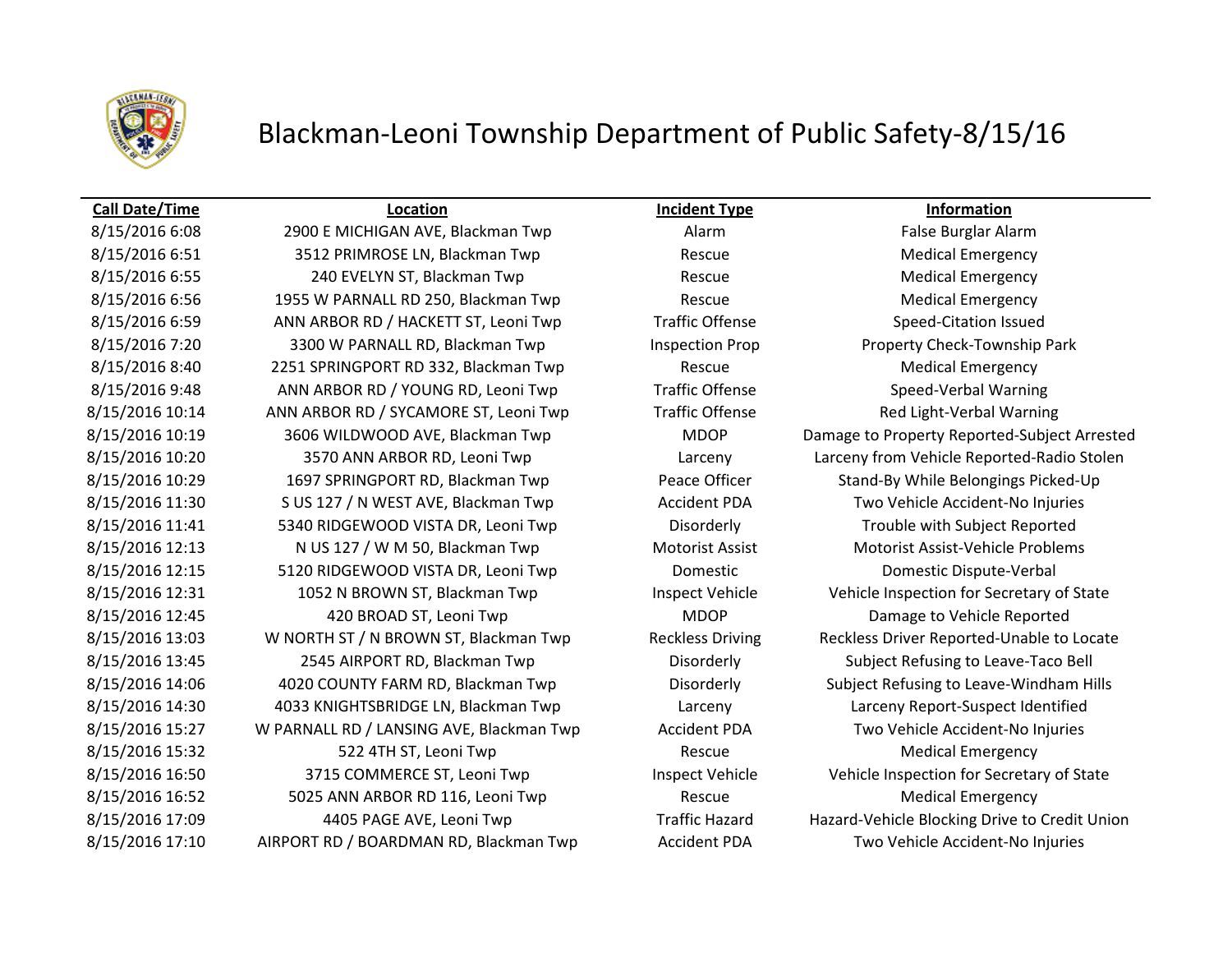

# Blackman-Leoni Township Department of Public Safety-8/15/16

### **Call Date/Time Location Incident Type Information**

8/15/2016 17:12 4173 WELLINGTON, Blackman Twp Disorderly Trouble with Subject Reported 8/15/2016 17:42 1700 W MICHIGAN AVE, Blackman Twp Larceny Larceny Shoplifter-Wal-Mart 8/15/2016 18:30 11 EMBASSY RD, Blackman Twp **Assist Assist Assist to Child Protective Services** 8/15/2016 18:34 2777 AIRPORT RD, Blackman Twp Conservation Sand-Hill Crane in Lot-Bothering Customers 8/15/2016 18:37 7945 DUNN RD, Leoni Twp Disorderly Subject Refusing to Leave-Sherwood Campground 8/15/2016 19:05 BRYANT AVE / WILDWOOD AVE, Blackman Twp Suspicious Situation Suspicious Subject Reported-Unable to Locate 8/15/2016 19:14 W PARNALL RD / LANSING AVE, Blackman Twp Accident PI Two Vehicle Accident-Injuries 8/15/2016 19:20 147 W I 94, Leoni Twp Motorist Assist Motorist Assist Motorist Assist-Vehicle Problems 8/15/2016 19:30 W PARNALL RD / RIVES JUNCTION RD, Blackman Twp Traffic Offense Speed-Verbal Warning 8/15/2016 19:56 N US 127 / PAGE AVE, Leoni Twp **Accident PDA** One Vehicle Accident-No Injuries 8/15/2016 20:08 1210 W PARNALL RD, Blackman Twp Disorderly Subject Refusing to Leave-Country Market 8/15/2016 20:17 918 S SUTTON RD, Leoni Twp Disorderly Noise Complaint-Subjects Shooting in Yard 8/15/2016 21:18 3300 W PARNALL RD, Blackman Twp Inspection Prop Property Check-Township Park 8/15/2016 21:19 MAYNARD AVE / WESTMINSTER BLVD, Blackman Twp Disorderly Trouble with Subjects Reported-Noise 8/15/2016 21:51 11 EMBASSY RD, Blackman Twp Disorderly Subject Refusing to Leave Caller's Residence 8/15/2016 21:51 BLAKE RD / N ELM AVE, Blackman Twp Traffic Offense Defective Equipment-Verbal Warning 8/15/2016 22:01 WAYLAND DR / AIRPORT RD, Blackman Twp Traffic Offense Defective Equipment-Verbal Warning 8/15/2016 22:31 1400 GALLERY PLACE DR, Blackman Twp Inspection Prop Property Check-Gallery Place Apts.-OK 8/15/2016 22:56 1514 GALLERY PLACE DR, Blackman Twp Disorderly Noise Complaint-Verbal Warning 8/15/2016 23:03 GREENWOOD RD / FOX RD, Leoni Twp Traffic Hazard Hazard Hazard-Tree Blocking Roadway 8/15/2016 23:05 W MICHIGAN AVE / ROBINSON RD, Blackman Twp Traffic Offense Defective Equipment-Verbal Warning 8/15/2016 23:40 2998 W ARGYLE ST, Blackman Twp Peace Officer Welfare Check on Subject-Checked OK 8/15/2016 23:43 845 DENECOURT AVE, Blackman Twp Rescue Rescue Medical Emergency 8/15/2016 23:46 251 BROAD ST, Leoni Twp Natural Death Natural Death Natural Death Reported 8/16/2016 0:07 S693 HOLLY DR, Leoni Twp Rescue Rescue Medical Emergency 8/16/2016 0:19 901 ROSEHILL RD, Blackman Twp Domestic Domestic Dispute-Verbal 8/16/2016 1:20 S US 127 / W PARNALL RD, Blackman Twp Traffic Hazard Hazard Hazard-Tree Blocking Roadway 8/16/2016 2:32 W I 94 / COOPER RD, Blackman Twp **Accident PDA** One Vehicle Accident-No Injuries